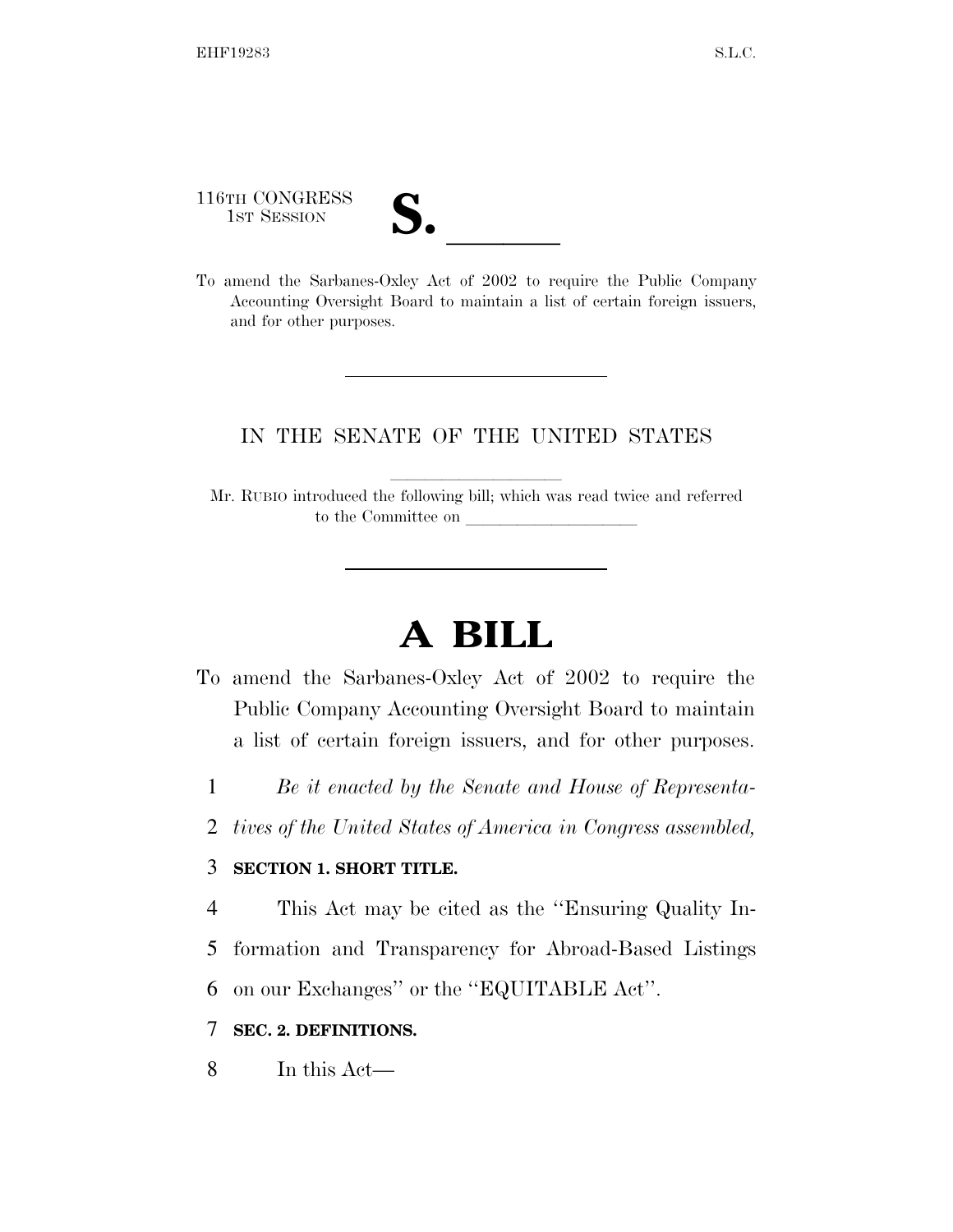| $\mathbf{1}$   | (1) the term "applicable foreign issuer" means         |
|----------------|--------------------------------------------------------|
| $\overline{c}$ | a foreign issuer—                                      |
| 3              | $(A)$ that is required to file a covered form;         |
| $\overline{4}$ | and                                                    |
| 5              | (B) for which, during the period covered               |
| 6              | by the filing described in subparagraph $(A)$ , a      |
| 7              | covered foreign public accounting firm has pre-        |
| 8              | pared an audit report for the issuer;                  |
| 9              | $(2)$ the term "audit report" has the meaning          |
| 10             | given the term in section $2(a)$ of the Sarbanes-Oxley |
| 11             | Act of 2002 (15 U.S.C. 7201(a));                       |
| 12             | (3) the term "Board" means the Public Com-             |
| 13             | pany Accounting Oversight Board;                       |
| 14             | (4) the term "Commission" means the Securi-            |
| 15             | ties and Exchange Commission;                          |
| 16             | (5) the term "covered foreign public accounting        |
| 17             | firm" means a foreign public accounting firm that      |
| 18             | the Board is unable to inspect or investigate under    |
| 19             | the Sarbanes-Oxley Act of 2002 (15 U.S.C. 7201 et      |
| 20             | seq.) because of a position taken by an authority      |
| 21             | outside of the United States;                          |
| 22             | $(6)$ the term "covered form"—                         |
| 23             | $(A)$ means—                                           |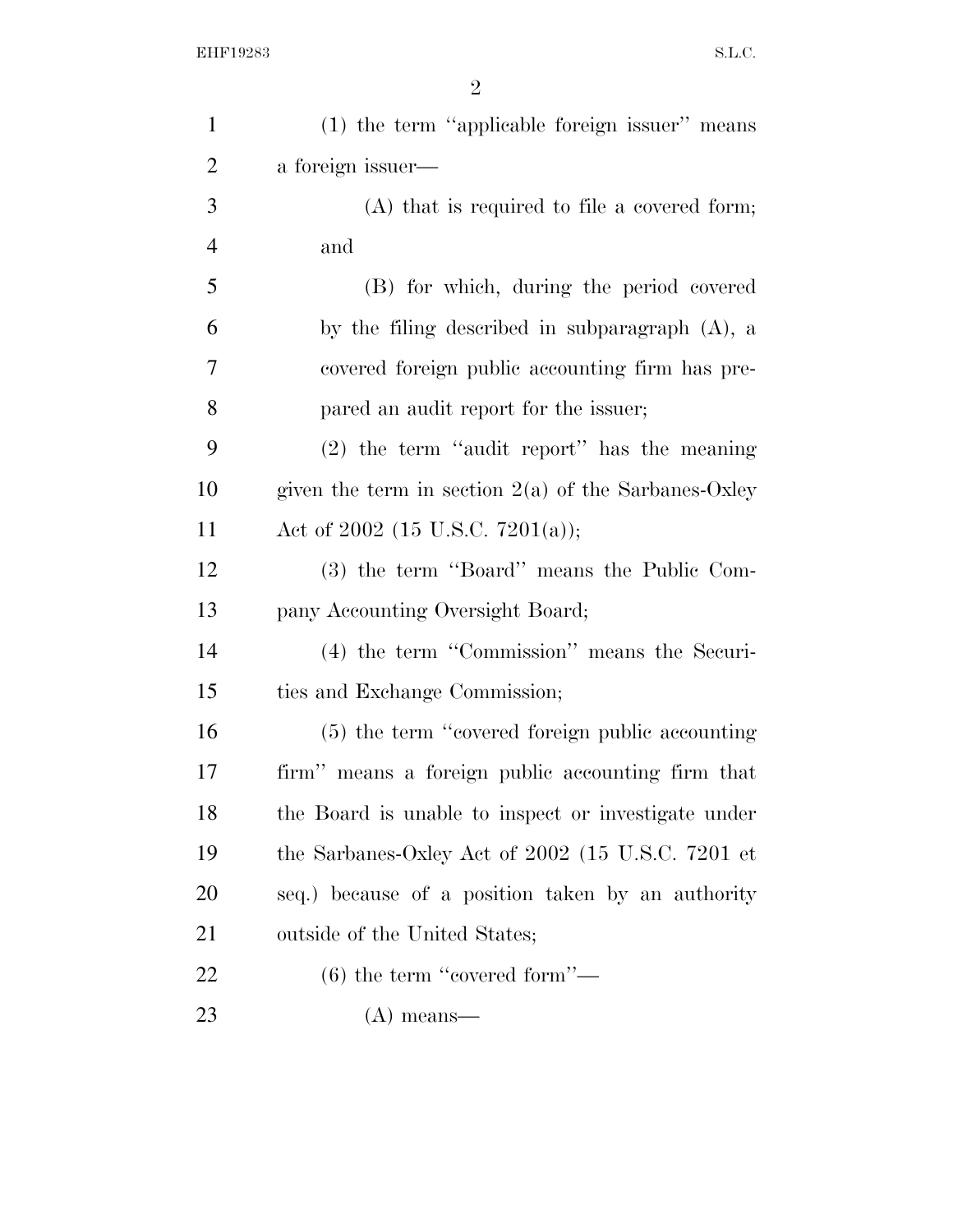| $\mathbf{1}$   | (i) the form described in section                      |
|----------------|--------------------------------------------------------|
| $\overline{2}$ | 249.310 of title 17, Code of Federal Regu-             |
| 3              | lations, or any successor regulation; and              |
| $\overline{4}$ | (ii) the form described in section                     |
| 5              | 249.220f of title 17, Code of Federal Reg-             |
| 6              | ulations, or any successor regulation; and             |
| $\overline{7}$ | (B) includes a form that—                              |
| 8              | (i) is the equivalent of, or substan-                  |
| 9              | tially similar to, the form described in               |
| 10             | clause (i) or (ii) of subparagraph $(A)$ ; and         |
| 11             | (ii) a foreign issuer files with the                   |
| 12             | Commission under the Securities Exchange               |
| 13             | Act of 1934 (15 U.S.C. 78a et seq.) or                 |
| 14             | rules issued under that Act;                           |
| 15             | (7) the term "covered jurisdiction" means the          |
| 16             | foreign jurisdiction in which the position described   |
| 17             | in paragraph (5) is taken with respect to a covered    |
| 18             | foreign public accounting firm that prepares an        |
| 19             | audit report for an applicable foreign issuer;         |
| 20             | $(8)$ the term "exchange" has the meaning given        |
| 21             | the term in section $3(a)$ of the Securities Exchange  |
| 22             | Act of 1934 (15 U.S.C. 78a(a));                        |
| 23             | $(9)$ the term "foreign issuer" has the meaning        |
| 24             | given the term in section $240.3b-4$ of title 17, Code |
| 25             | of Federal Regulations, or any successor regulation;   |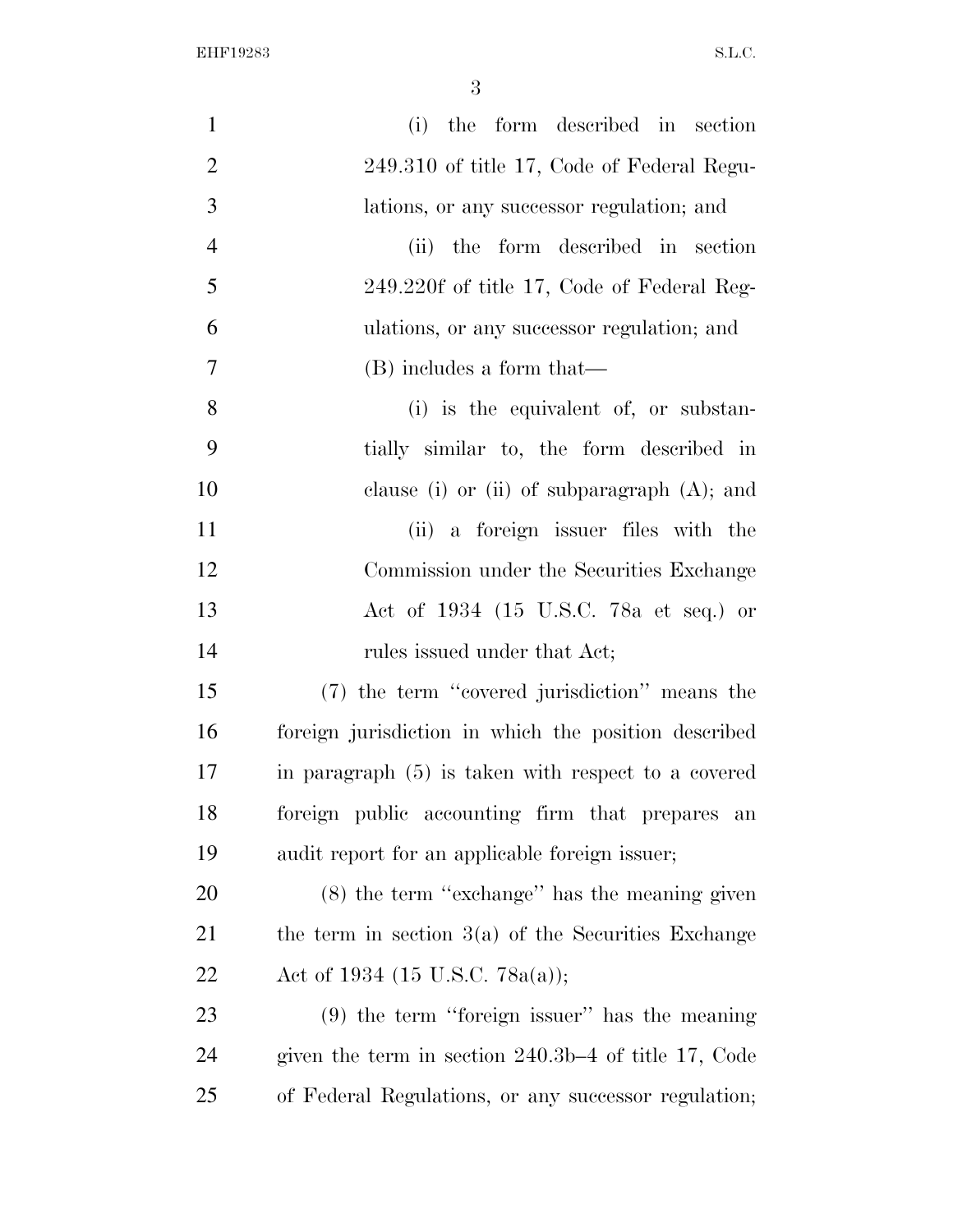| $\mathbf{1}$   | $(10)$ the term "foreign public accounting firm"      |
|----------------|-------------------------------------------------------|
| $\overline{2}$ | has the meaning given the term in section $106(g)$ of |
| 3              | Sarbanes-Oxley Act of 2002 (15 U.S.C.<br>the          |
| $\overline{4}$ | $7216(g)$ ;                                           |
| 5              | $(11)$ the term "national securities exchange"        |
| 6              | means an exchange that is registered with the Com-    |
| 7              | mission under section 6 of the Securities Exchange    |
| 8              | Act of 1934 (15 U.S.C. 78f); and                      |
| 9              | $(12)$ the term "public accounting firm" has the      |
| 10             | meaning given the term in section $2(a)$ of the Sar-  |
| 11             | banes-Oxley Act of 2002 (15 U.S.C. 7201(a)).          |
| 12             | SEC. 3. DISCLOSURE.                                   |
| 13             | (a) LIST OF CERTAIN FOREIGN ISSUERS AND COV-          |
|                |                                                       |
| 14             | ERED FOREIGN PUBLIC ACCOUNTING FIRMS.                 |
| 15             | (1) IN GENERAL.—The Commission shall main-            |
| 16             | tain a publicly available list of—                    |
| 17             | (A) each foreign issuer, an audit report of           |
| 18             | which-                                                |
| 19             | (i) is prepared by a foreign public ac-               |
| 20             | counting firm; and                                    |
| 21             | (ii) the Board is not able to inspect or              |
| 22             | investigate because of a position taken by            |
| 23             | an authority that is outside of the United            |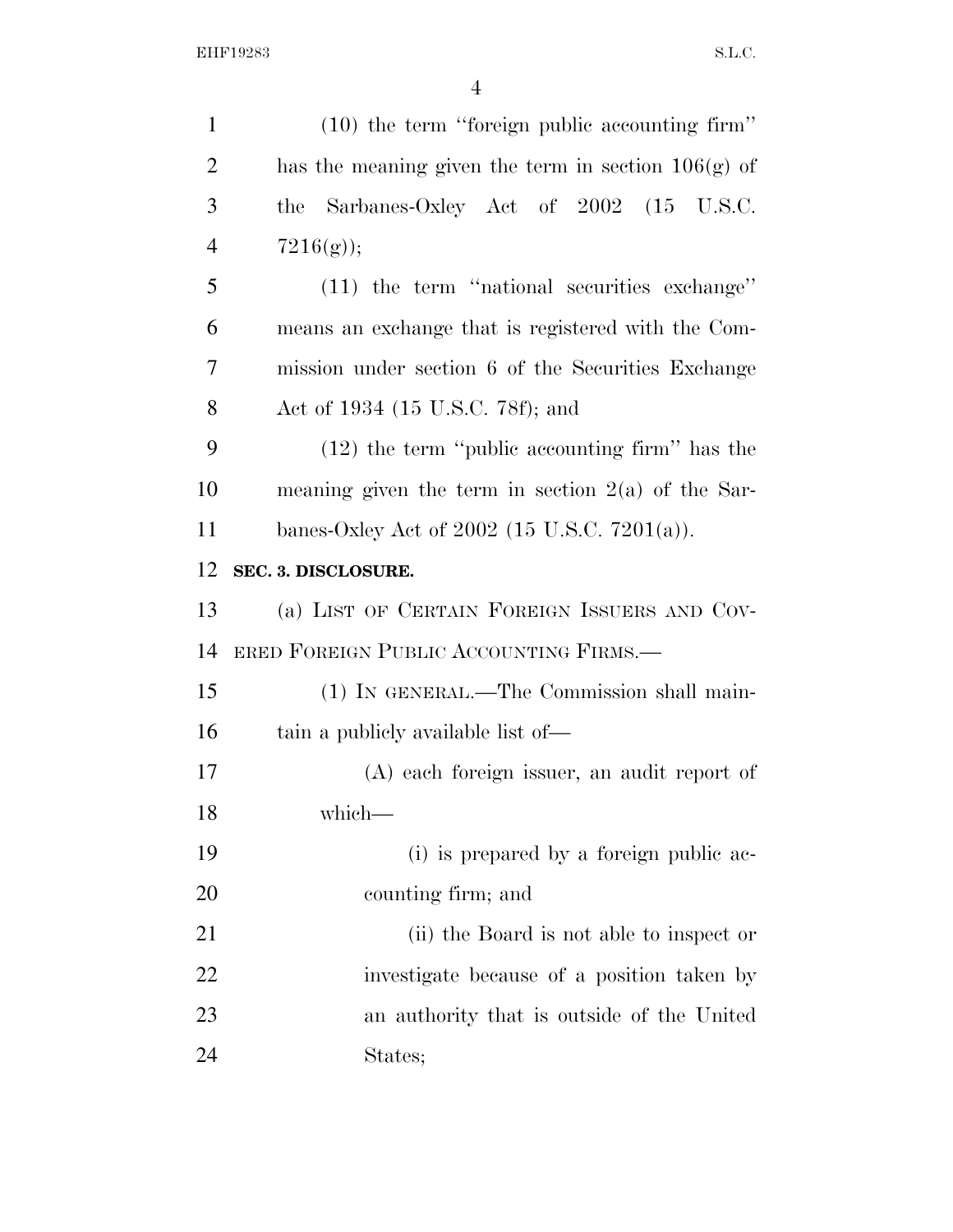| $\mathbf{1}$   | (B) each covered foreign public accounting              |
|----------------|---------------------------------------------------------|
| $\overline{2}$ | firm that has prepared an audit report identi-          |
| 3              | fied under subparagraph $(A)$ ; and                     |
| $\overline{4}$ | (C) the jurisdiction in which each covered              |
| 5              | foreign public accounting firm identified under         |
| 6              | subparagraph (B) is organized or operating.             |
| 7              | $(2)$ ROLE OF THE BOARD.—Not less frequently            |
| 8              | than annually, the Board shall provide to the Com-      |
| 9              | mission the information that is required for the        |
| 10             | Commission to carry out paragraph (1).                  |
| 11             | (b) ANNUAL REPORT DISCLOSURE.—                          |
| 12             | (1) DISCLOSURE.—Each applicable foreign                 |
| 13             | issuer shall disclose in each covered form filed by the |
| 14             | applicable foreign issuer—                              |
| 15             | (A) that, during the period covered by cov-             |
| 16             | ered form, a covered foreign public accounting          |
| 17             | firm has prepared an audit report for the               |
| 18             | issuer;                                                 |
| 19             | (B) the percentage of the shares of the                 |
| 20             | issuer owned by governmental entities in the            |
| 21             | foreign jurisdiction in which the issuer is incor-      |
| 22             | porated or otherwise organized;                         |
| 23             | (C) whether governmental entities in a cov-             |
| 24             | ered jurisdiction with respect to any covered           |
| 25             | foreign public accounting firm that has pre-            |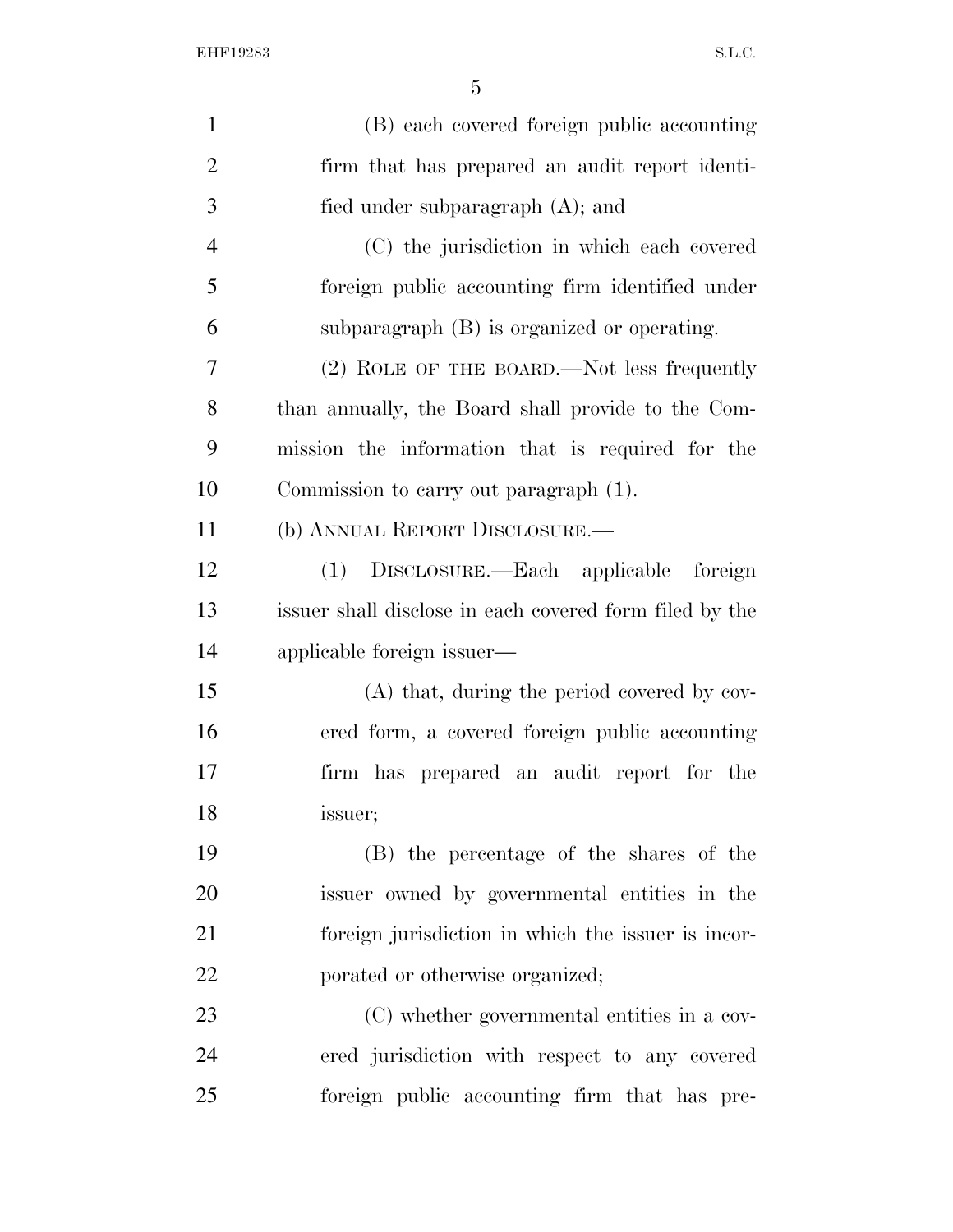| $\mathbf{1}$   | pared an audit report for the issuer during the          |
|----------------|----------------------------------------------------------|
| $\overline{2}$ | period covered by the form have a controlling fi-        |
| 3              | nancial interest with respect to the issuer; and         |
| $\overline{4}$ | (D) the name of any official of the Chinese              |
| 5              | Communist Party who is a member of the                   |
| 6              | board of directors of the issuer or the operating        |
| 7              | entity with respect to the issuer.                       |
| 8              | (2) UPDATE OF REGULATIONS.—Not later than                |
| 9              | 270 days after the date of enactment of this Act,        |
| 10             | and after providing the opportunity for public notice    |
| 11             | and comment, the Commission shall make<br>any            |
| 12             | amendments to the regulations of the Commission          |
| 13             | that are required as a result of the requirements of     |
| 14             | this subsection.                                         |
| 15             | (3) EFFECTIVE DATE.—This subsection shall                |
| 16             | take effect on the date on which the Commission          |
| 17             | completes the amendments required under para-            |
| 18             | graph(2).                                                |
| 19             | (c) DISCLOSURE BY BROKERS AND DEALERS.—Sec-              |
| 20             | tion $15(n)$ of the Securities Exchange Act of 1934 (15) |
| 21             | U.S.C. $78o(n)$ is amended—                              |
| 22             | $(1)$ in paragraph $(1)$ , by striking "Commission       |
| 23             | may issue" and all that follows through the period       |
| 24             | at the end and inserting the following: "Commis-         |
|                |                                                          |

sion—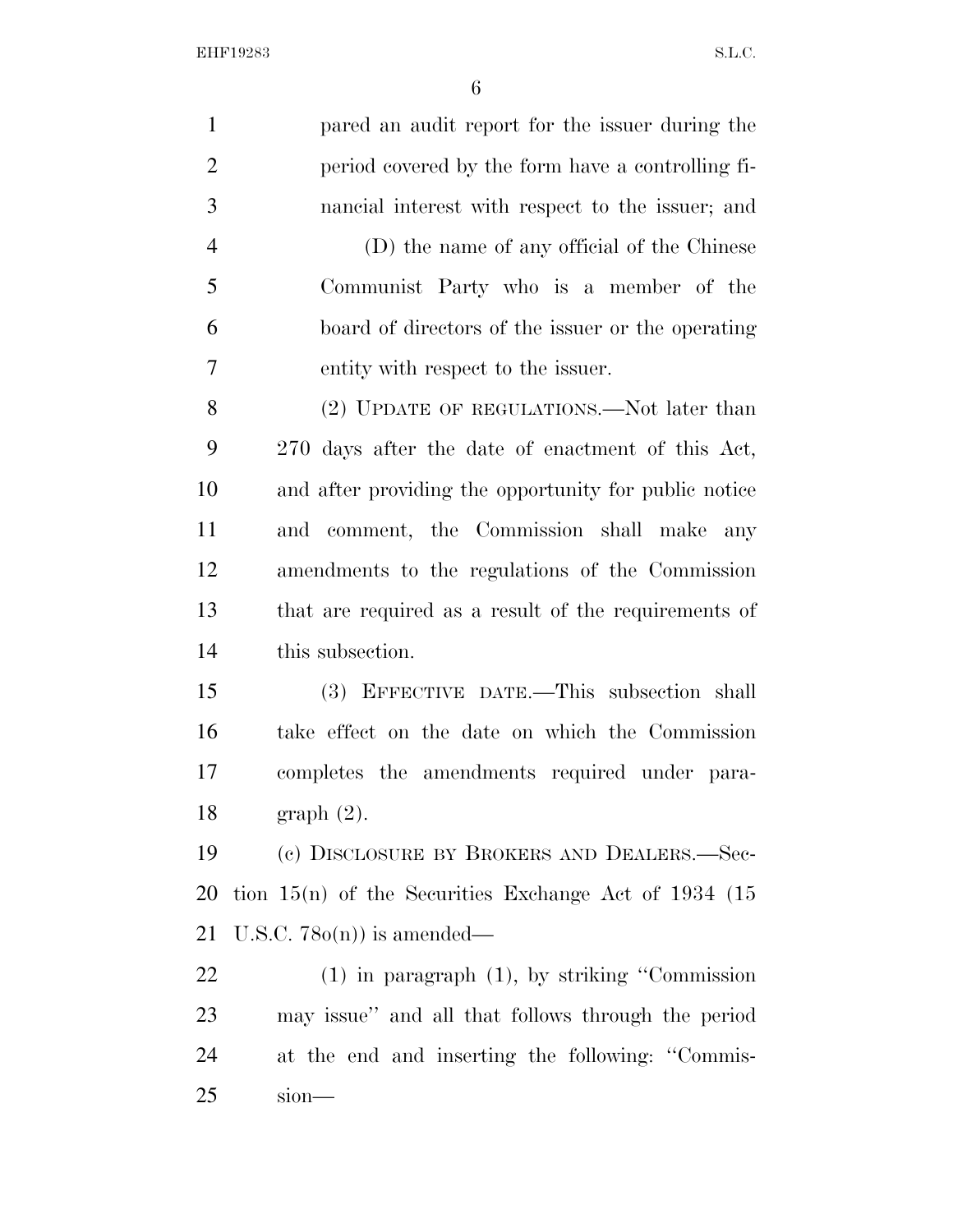| $\mathbf{1}$   | "(A) shall issue rules that require a broker                      |
|----------------|-------------------------------------------------------------------|
| $\overline{2}$ | and a dealer to disclose, with respect to any ad-                 |
| 3              | vice, analysis, or report of the broker or dealer                 |
| $\overline{4}$ | to a retail investor regarding the securities of a                |
| 5              | foreign issuer, whether a covered foreign public                  |
| 6              | accounting firm has prepared an audit report                      |
| 7              | for the foreign issuer; and                                       |
| 8              | $\lq\lq$ (B) in addition to the rules required                    |
| 9              | under subparagraph (A), may issue rules desig-                    |
| 10             | nating documents or information that shall be                     |
| 11             | provided by a broker or dealer to a retail inves-                 |
| 12             | tor before the purchase of an investment prod-                    |
| 13             | uct or service by the retail investor."; and                      |
| 14             | $(2)$ by adding at the end the following:                         |
| 15             | "(4) DEFINITIONS.—In this subsection, the                         |
| 16             | terms 'audit report', 'covered foreign public account-            |
| 17             | ing firm', 'foreign issuer', and 'public accounting               |
| 18             | firm' have the meanings given the terms in section                |
| 19             | 2 of the EQUITABLE Act.".                                         |
| 20             | SEC. 4. PROHIBITION AGAINST THE LISTING OF CERTAIN                |
| 21             | <b>FIRMS</b><br>ON<br><b>NATIONAL</b><br><b>SECURITIES</b><br>EX- |
| 22             | <b>CHANGES.</b>                                                   |
| 23             | (a) IN GENERAL.—Section $6(b)$ of the Securities Ex-              |
| 24             | change Act of $1934$ (15 U.S.C. 78f(b)) is amended by add-        |
| 25             | ing at the end the following:                                     |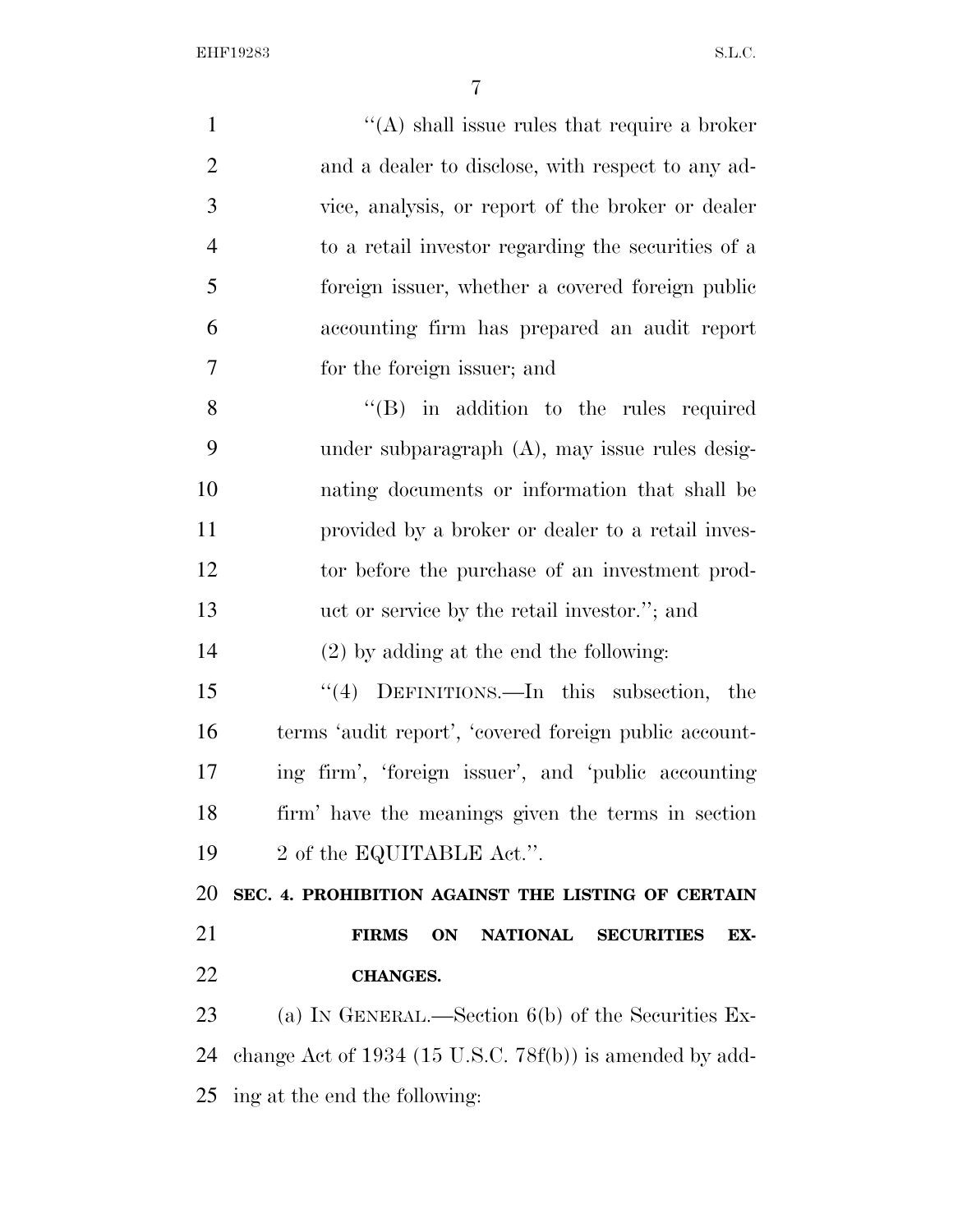$\frac{((11)(A))}{(11)(A)}$  The rules of the exchange prohibit the initial listing, after the date of enactment of this paragraph, of any security of an issuer for which a covered foreign public accounting firm has prepared an audit report.

 $\langle$  (B) Nothing in subparagraph (A) may be con- strued to prevent an exchange from listing a security on the exchange on or after the date of enactment of this paragraph if that security was listed on the exchange or a national securities exchange before the date of enactment of this paragraph.

 $\mathcal{L}^{\prime\prime}(C)$  In this paragraph, the terms 'audit report' and 'covered foreign public accounting firm' have the meanings given the terms in section 2 of the EQUI-TABLE Act.

 $\frac{1}{2}(12)(A)$  The rules of the exchange prohibit the listing of any security of a foreign issuer that, begin- ning in 2025, has been identified under section  $3(a)(1)(A)$  of the EQUITABLE Act in 3 consecutive years.

21 "(B) Nothing in subparagraph (A) may be con- strued to prevent an exchange from listing a security of a foreign issuer described in that subparagraph beginning on the date on which the issuer submits to the Commission an audit report for the issuer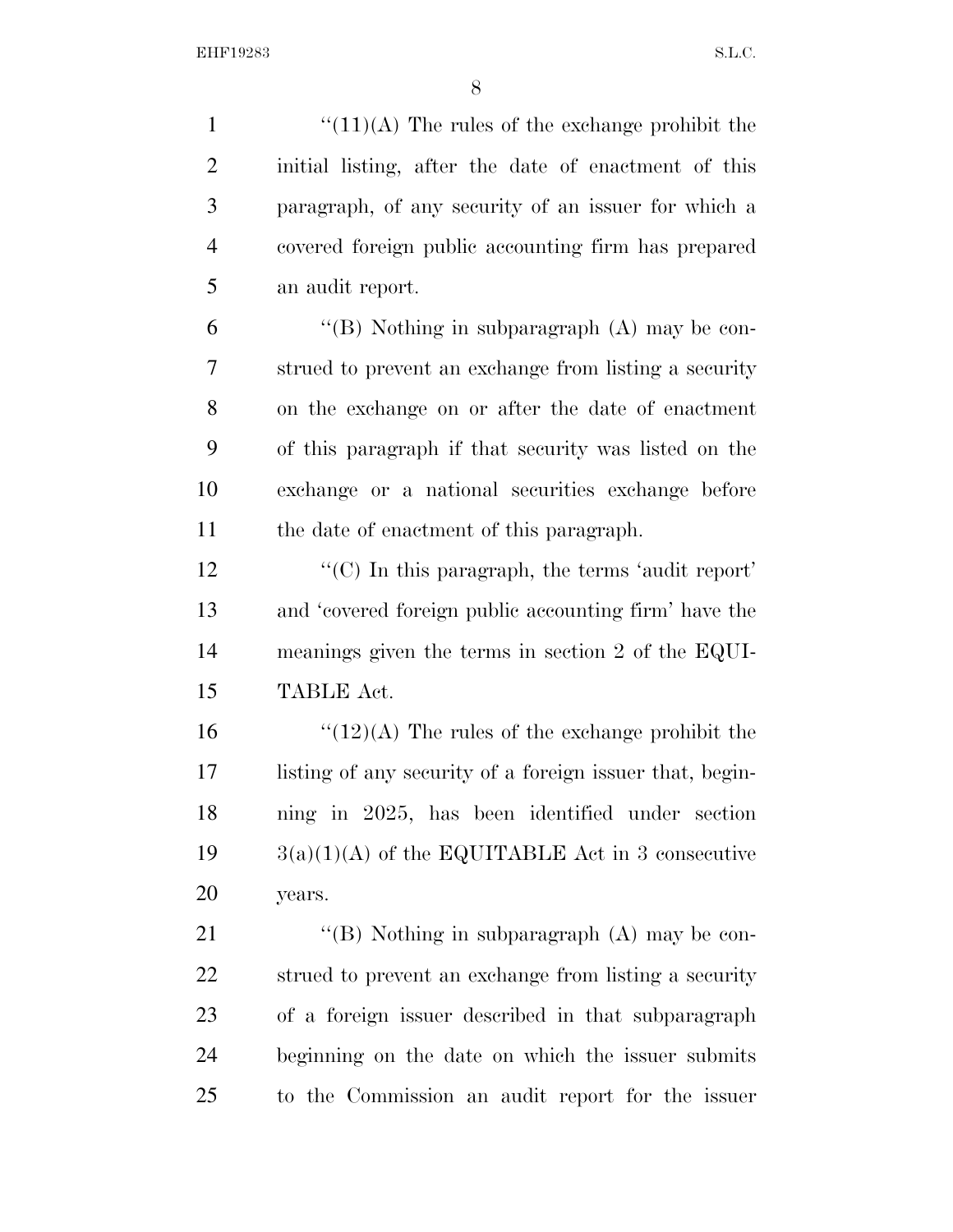| $\mathbf{1}$   | that is prepared by a registered public accounting     |
|----------------|--------------------------------------------------------|
| $\overline{2}$ | firm that the Public Company Accounting Oversight      |
| 3              | Board has inspected, or is able to inspect, under sec- |
| $\overline{4}$ | tion 104 of the Sarbanes-Oxley Act of $2002$ (15       |
| 5              | U.S.C. 7214).                                          |
| 6              | $\lq\lq$ (C) In this paragraph—                        |
| 7              | $``(i)$ the terms 'audit report' and 'reg-             |
| 8              | istered public accounting firm' have the mean-         |
| 9              | ings given the terms in section $2(a)$ of the Sar-     |
| 10             | banes-Oxley Act of 2002 (15 U.S.C. 7201(a));           |
| 11             | and                                                    |
| 12             | "(ii) the terms 'covered foreign public ac-            |
| 13             | counting firm' and 'foreign issuer' have the           |
| 14             | meanings given the terms in section 2 of the           |
| 15             | EQUITABLE Act.".                                       |
| 16             | $(b)$ RULES.—                                          |
| 17             | (1) PROPOSALS.—Not later than 90 days after            |
| 18             | the date of enactment of this Act, each national se-   |
| 19             | curities exchange shall, in accordance with section    |
| 20             | $19(b)$ of the Securities Exchange Act of 1934 (15     |
| 21             | U.S.C. $78s(b)$ and any rules prescribed by the Com-   |
| 22             | mission under that section, file with the Commission   |
| 23             | any proposed change to the rules of the exchange       |
| 24             | that is required as a result of the amendments made    |
| 25             | by this section.                                       |